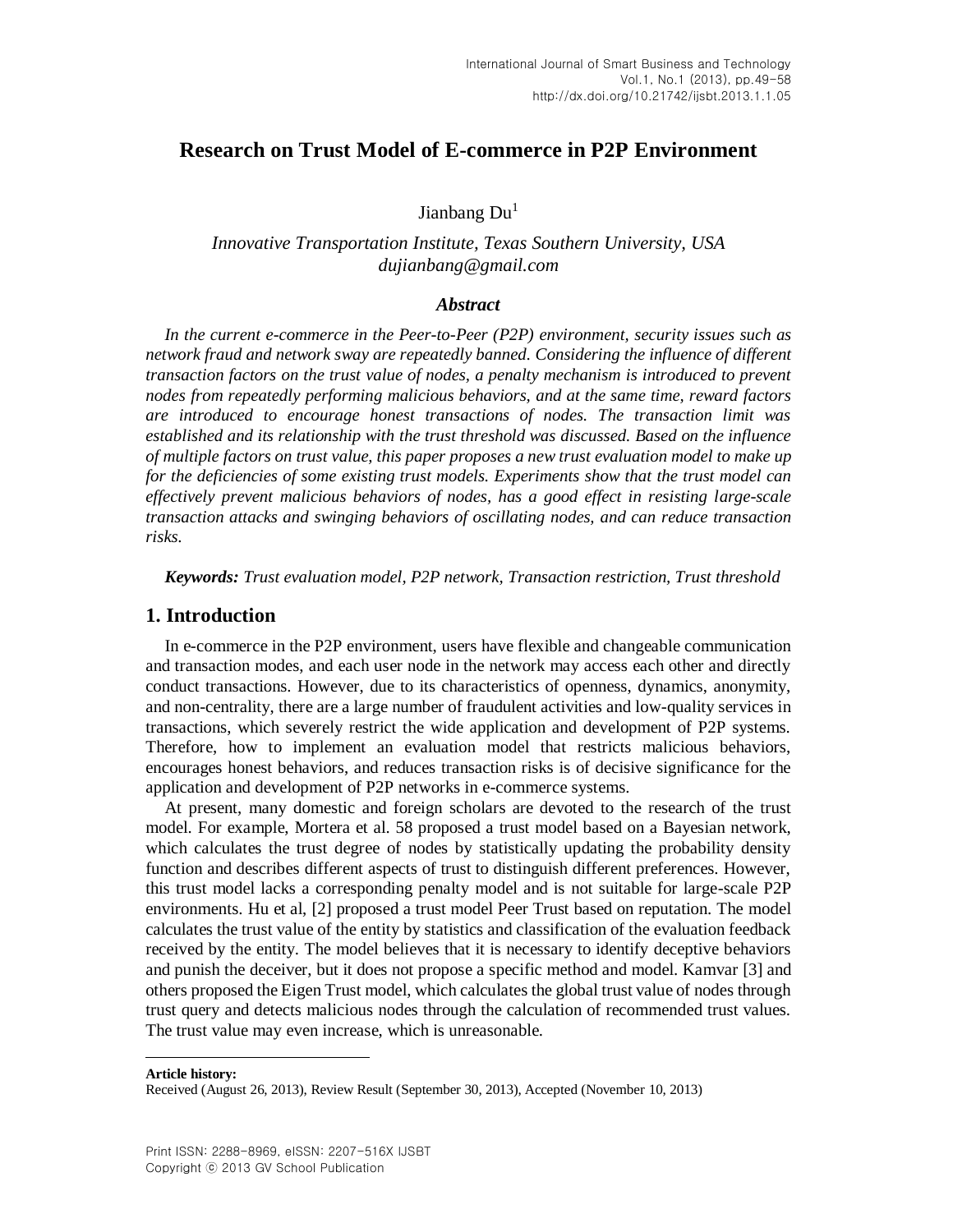The existing trust model solves the security problem of e-commerce in the P2P environment to a certain extent, but some models [\[4\]\[5\]](#page-9-3) calculate the trust value of the node based on the number or probability of successful transactions, which is likely to cause malicious nodes to first Honesty in small transactions, and then deceive buyers in large transactions through accumulated reputation, and some models [\[6\]\[7\]](#page-9-4) are vulnerable to malicious attacks and collaborative cheating by nodes because they have no penalty mechanism. To solve the above problems, based on introducing transaction amount factors, reward factors, and punishment factors, and setting dynamic transaction limits based on past communication history, this paper proposes a new trust evaluation model. This article gives some related concepts as follows:

Definition 1 The empirical trust value  $ET(i, j)$  refers to the degree of trust accumulated by the evaluation node  $i$  through direct transactions with the evaluated node  $j$ .

Definition 2 The recommended trust value  $RT(i, j)$  refers to the degree of trust that node i obtains for the evaluated node  $j$  through feedback from the third-party node  $k$  (herein refers to the neighboring nodes that have had transactions with the evaluated node).

Definition 3 The comprehensive trust value  $CT(i, j)$  is based on the empirical trust value and the recommended trust value and is comprehensively solved by a certain algorithm to express the trust value of the evaluated node.

Definition 4 Weight Generally, the importance of each factor that affects the trust value is different. To reflect the importance of each factor, each factor is assigned a corresponding weight, and each weight should meet the normalization and non-negative conditions.

# **2. Trust evaluation model**

The basic idea of the model proposed in this article is that when a node receives a service provided by a node elsewhere, it will give a certain evaluation based on the transaction scale and service quality and establish a local trust evaluation table for the nodes that have a transaction history based on the transaction records. When one of the parties has malicious behavior, the other party will have corresponding losses. Therefore, before a node conducts a transaction with a node, it needs to first examine its trust level and determine the relationship between the trust level obtained and the transaction limit. Determine whether to trade with it. The trust evaluation model designed in this paper is shown in [Figure 1].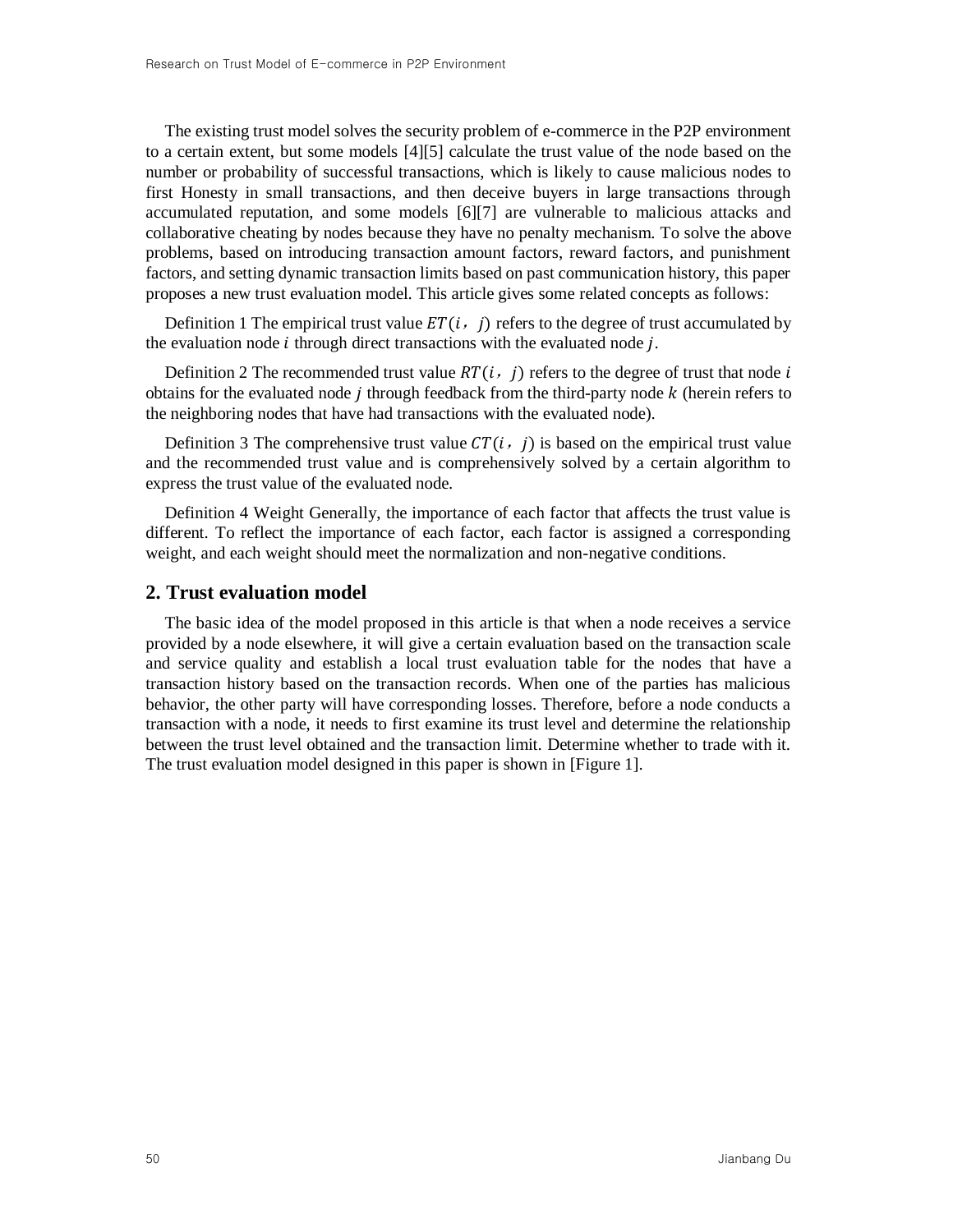

Figure 1 Trust evaluation model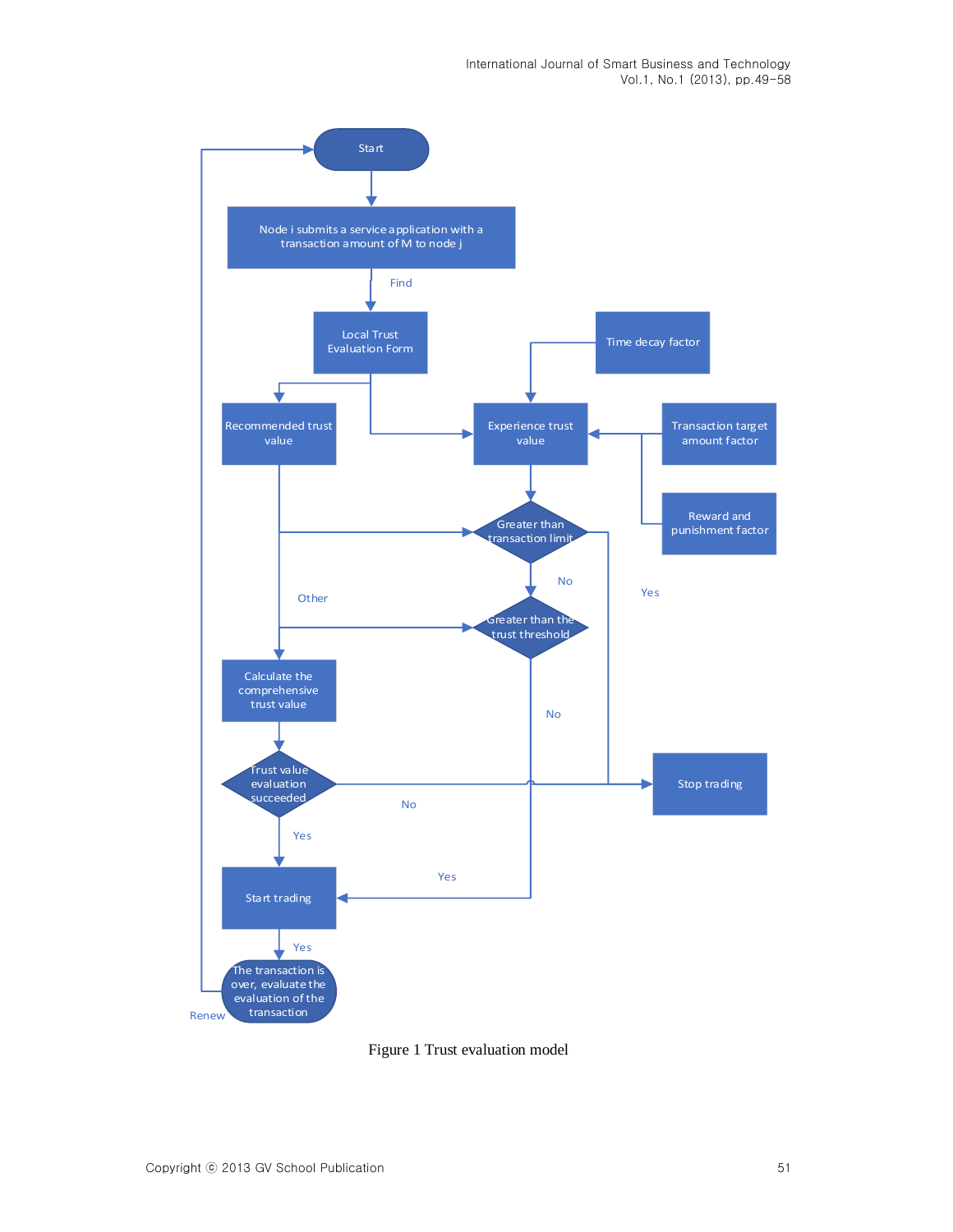It can be seen from [Figure 1] that the trust value of a node is composed of two parts: the empirical trust value and the recommended trust value. Among them, the empirical trust value must consider three influencing factors: one is the time attenuation factor. If there is no transaction with other nodes for a long time, the trust value will decrease. The second is the transaction amount factor. This article believes that the larger the transaction amount, the greater the impact on the trust value of the node. The third factor is rewards and punishments. This article believes that the more successful node transactions, the higher the trust value. Through the integration of these two trust values, the comprehensive trust value can be calculated.

Evaluate based on its comprehensive trust value. If the evaluation fails (that is, the obtained trust value is low), it shows that it is not suitable for trading. If the evaluation is successful (that is, the obtained comprehensive trust value meets the transaction standard), it means that the node can be traded. After the transaction is completed, the evaluation is performed and the local trust evaluation table is updated. The specific execution process is as follows:

(1) According to its own needs, node  $i$  submits to node  $j$  a service application with a transaction subject of M.

(2) Look up the empirical trust value with the node through the local trust evaluation table and get the most suitable transaction amount based on its historical transaction situation. If the transaction amount does not exceed its limit and the empirical trust value is greater than its trust threshold, choose direct transaction; If the limit is exceeded and the trust threshold is lower, the transaction is stopped; if the transaction amount does not exceed the limit and the empirical trust is lower than the trust threshold, or the limit is exceeded but the empirical trust is greater than the trust threshold, the neighbor needs to be inspected The recommended trust value of the node.

(3) According to the empirical trust value of the local node and the recommended trust value of other nodes, the comprehensive trust value of the transaction node is calculated.

(4) Perform trust evaluation based on the obtained comprehensive trust value to see if it is suitable for the transaction. If the transaction is completed, evaluate the transaction and update its local trust evaluation table.

### **3. Quantification of trust value**

#### **3.1. Experience trust value**

Empirical trust is the subjective evaluation of the transaction behavior of target node  $j$  by node  $i$  based on the transaction records between itself and node  $j$ . This article chooses to use the continuous value  $[0,1]$  to represent the level of trust, where 0 represents complete distrust, 1 represents complete trust, mainly from the perspective of the number of transactions, transaction satisfaction, transaction scale, time decay, punishment, and rewards [\[8\]\[9\],](#page-9-5) to discuss the calculation method of empirical trust. At the current time  $t_n$ , the specific calculation formula of the empirical trust value of node  $j$  relative to node  $i$  is as follows:

$$
ET(i,j) = \begin{cases} \frac{\sum_{s=1}^{n} ST_s(i,j) \times \tau_s \times \gamma_s}{n} \times (1-\lambda) \times (1+\theta) \\ 1 \end{cases}
$$
 (1)

Where  $ST(i, j)$  is transaction satisfaction (also known as single transaction trust value): this is a subjective parameter, which means that after a transaction between node  $i$  and node  $j$  ends,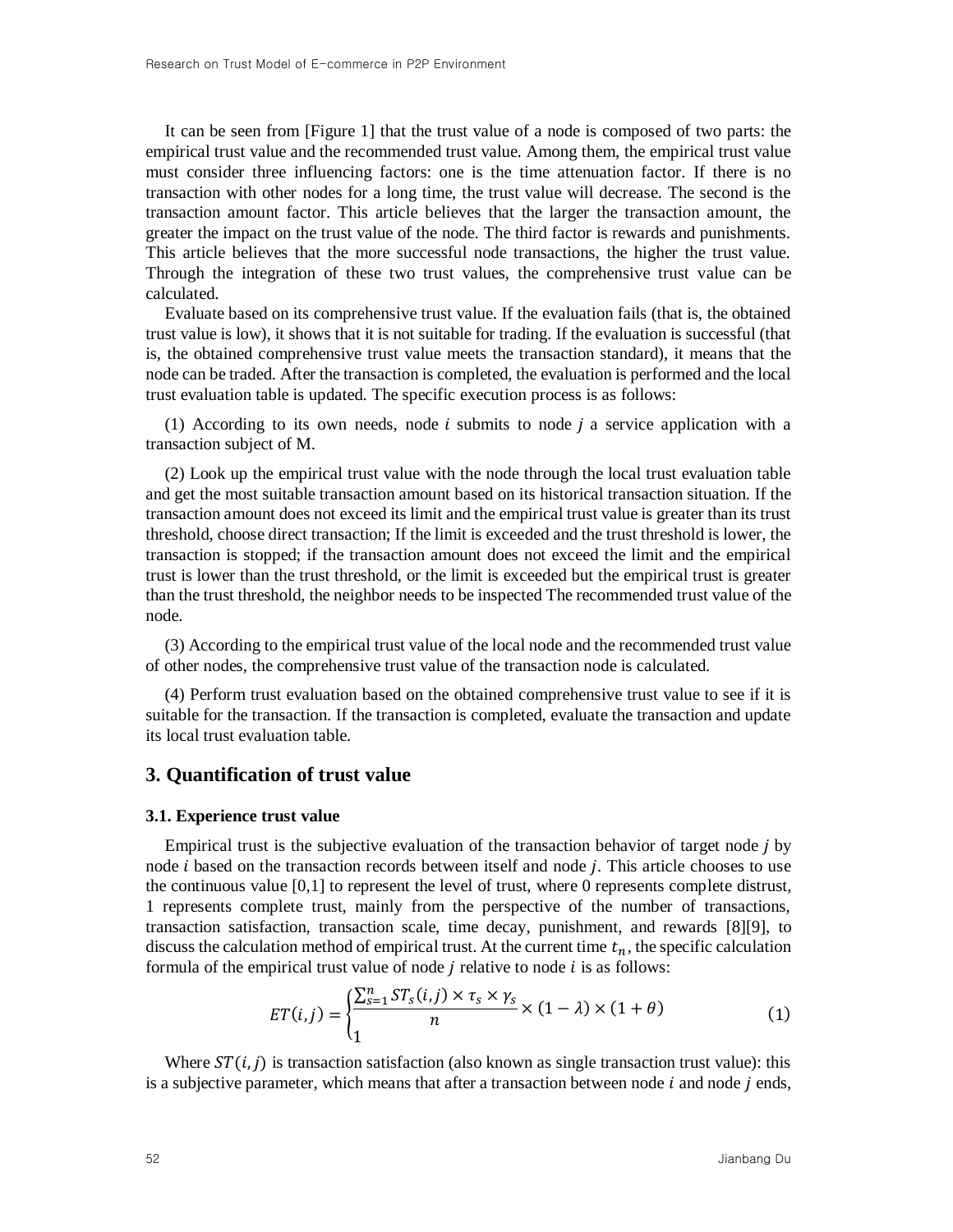node  $i$  will give node  $j$  based on the transaction experience. The evaluation reflects the degree of satisfaction of the evaluation node to the evaluated node.

 $\tau_s$  is the time attenuation factor:

$$
\tau_s = \frac{1}{(t_n - t_s + 1)} \quad \tau_s \in (0, 1)
$$
 (2)

Where  $t_n$  is the current transaction time,  $t_s$  is the s-th transaction time between node *i* and node  $j$ . In the actual transaction process, as time goes by, the trust between nodes is constantly changing. If the transaction time The closer it is to the current time, that is  $(t_n - t_s) \to 0$ ,  $\tau_s \to$ 1, it means that the transaction records between nodes are fully remembered, which will have a greater impact on the trust value; on the contrary, if the transaction time is farther away from the current time, That is, when  $(t_n - t_s) \to \infty$ ,  $\tau_s \to 0$ , the transaction history can be ignored, and the impact on the trust value is smaller.

 $\gamma_s$  is the transaction amount factor:

$$
\gamma_s = \frac{M_s}{\frac{1}{n} \sum_{s=1}^n M_s} \tag{3}
$$

Where n is the total number of transactions;  $M_s$  is the amount of the s transaction. It means that the importance of the transaction scale should be treated differently. The larger the transaction scale, the greater the impact on the trust value of the node. This can prevent some malicious nodes from increasing their trust value through small-scale successful transactions, and then cheating during large-scale transactions.

 $\lambda$  is the penalty factor:

$$
\lambda = \begin{cases} 0 & p = 0 \\ \frac{1}{1 + e^{1 - p}} & p \ge 1 \end{cases} \tag{4}
$$

Where p is the number of transaction failures (fraud). In the transaction process, to punish malicious nodes, a penalty factor  $\lambda$  is introduced in the calculation of the trust value. It can be seen from the formula that when there is a dishonest transaction, the value range of  $\lambda$  is:  $\lambda \in$ (0.5,1), and the penalty factor will make the node's empirical trust value drop rapidly, which makes the node not easy to fail. Honest transactions, and make malicious nodes pay a greater price for accumulating trust value.

 $\theta$  is the reward factor:

$$
\theta = \begin{cases} 0 & q \leq c \\ \frac{1}{2}e^{-\frac{1}{q-c}} & q > c \end{cases}
$$
 (5)

The reward factor is introduced to stimulate the enthusiasm of the node for successful transactions [\[10\],](#page-9-6) where q is the number of successful transactions,  $\theta \in (0, 0.5)$ , where c is a constant, which is used as the pair transaction set by the user. The initial value of the number of honest transactions rewarded by the node, that is, the reward value will be calculated when the number of successful transactions reaches a certain level, which can encourage the node to increase the number of honest transactions for obtaining greater experience trust.

To prevent malicious nodes from increasing their trust value through oscillating transactions, the punishment should be greater than the reward. According to the formula, it is not difficult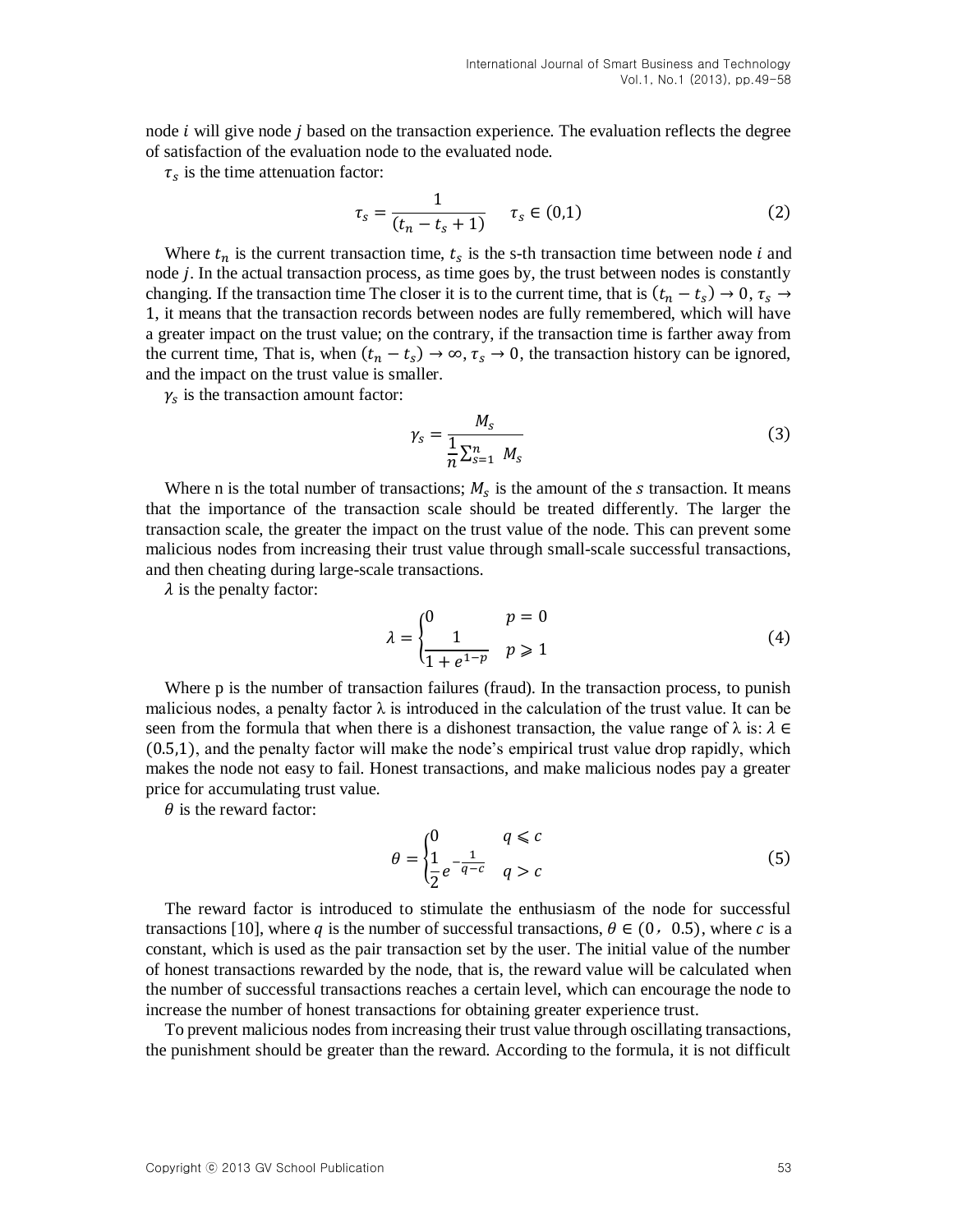to conclude that  $\lambda > \theta$ , that is, once a node has fraudulent behavior, its trust will decline rapidly. The state of slowly rising.

#### **3.2. Recommended trust value**

This article discusses how to determine the trust value between nodes when there are direct transactions between nodes. However, in P2P networks, there is often no transaction behavior between nodes, or there is little transaction experience, and it is impossible to determine the trust value between nodes by the empirical trust. This requires the recommendation of its neighbor nodes to judge its trust. Value, which is the recommended trust value.

The recommended trust value is related to the following factors:

(1) The number of recommended nodes for node j. The more recommended nodes, the more accurately the recommended trust value can be obtained. In this article, it is assumed that the recommended node selected by i is a node that has direct transaction history with j, and the set of nodes is  $A(i, o)$ ;

(2) Node i's evaluation of recommended node  $k$ ; represents the credibility of node i's recommendation to node  $k$ . If the evaluation of the recommended node is higher, its evaluation is more credible

(3) Recommend the evaluation of node  $k$  to node  $j$ ; if the evaluation of the recommended node is higher, the greater the influence on the recommendation trust value of node  $j$ .

This paper divides the neighbor nodes into neighbor nodes with transaction history with node  $i$  and neighbor nodes with no transaction history with node  $i$ . Combining these two types of nodes, the recommended trust value of node  $j$  is obtained as follows:

$$
RT(i,j) = \alpha \times \frac{\sum_{i=1}^{u} (E(i,k)E(k,j))}{\sum_{k=1}^{u} E(i,k)} + \beta \times \frac{\sum_{i=1}^{v} \Phi_{l}E(l,j)}{\sum_{l=1}^{v} \bar{\omega}_{l}}
$$
(6)

Where  $E(i, k)$  represents the trust value of node i to recommended node k, that is, the trustworthiness of neighbor node k relative to node i.  $E(i, k)$  represents the trust value of recommended node  $k$  to node  $j$ , that is, the trustworthiness of neighbor node  $j$  relative to node k.  $\alpha$  and  $\beta$  are two weighting factors and satisfies  $\alpha + \beta = 1$ ,  $\alpha$  indicates that node *i* assigns the weight of recommendation trust to all neighbor nodes that have transaction history with itself, and  $\beta$  indicates that node i assigns to all nodes that have no transaction history with itself. The recommended trust weight of neighbor nodes can be determined according to the trust strategy required by the user.  $u$  and  $v$  respectively represent the number of two types of neighbor nodes, and  $u + v = |A(i, o)|$ .

 $\overline{\omega}_l$  is the trust evaluation weight of neighbor node l that has no transaction history with node . It can effectively prevent joint deception between nodes and malicious nodes to increase mutual trust value through collusion. The main factors affecting  $\Phi_l$  are as follows. For the transaction scale and transaction time of node j, if the transaction scale is large and the transaction time is relatively close, then the weight is relatively large; conversely, if the transaction scale is small and the transaction time is relatively long, the weight is relatively small.

#### **3.3. Comprehensive trust value**

In P2P e-commerce, many nodes are not a single behavior. Its trust value often includes the node's empirical trust value and recommended trust value. Therefore, it is not possible to use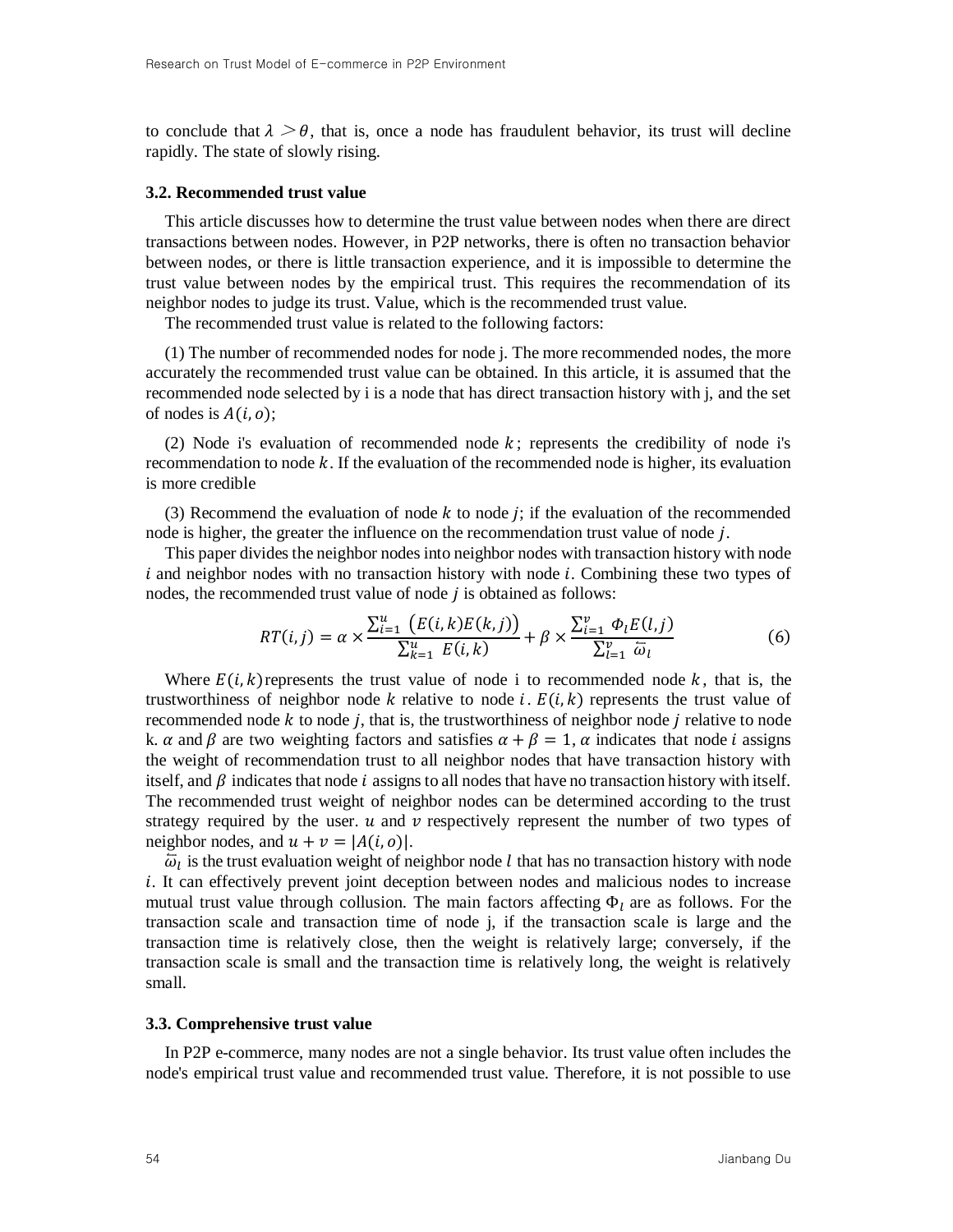only one situation to obtain the trust value of the node, and the trust value is obtained in this way. It is not complete and reliable, so the empirical trust of the node and the recommendation trust obtained from neighboring nodes must be considered comprehensively. The comprehensive trust value is obtained by calculating the weighted average of the two. Calculated as follows:

$$
CT(i,j) = \varepsilon \times ET(i,j) + \eta \times RT(i,j) \tag{7}
$$

Where  $\varepsilon + \eta = 1$ , which are the weights of empirical trust and recommendation trust, respectively, indicate the proportion of the two in the calculation. If there are fewer transaction history records between node *i* and node *j*, the corresponding  $\varepsilon$  should be a smaller value. On the contrary, if there are more transaction history records between node  $i$  and node  $j$ , the corresponding ε should be a larger value.

#### **3.4. Transaction limit and trust threshold**

In the transaction behavior of the node, the two parties of the transaction pay different attention to different transaction scales. The traditional trust model considers the transaction scale to be smaller than the total transaction scale in history, or to set a transaction scale authority based on the difference in trust value, but both of these situations have obvious drawbacks. The first type, although the size of each transaction is small, it is an additive process. As the number of transactions increases, its transaction size may be a very large value. In the second case, although the transaction scale is restricted, the specific calculation method of the authority is not given. There is a large subjectivity and arbitrariness, and it is often affected by the subjective emotions of each person in the transaction process.

Considering the above situation, this article sets the n-th transaction limit  $M_{\text{max}}^{(n)}$  based on the historical transaction records of node  $i$  and node  $j$ , which is calculated based on the previous maximum transaction amount, and it is a calculation method of the slow increase process is:

$$
M_{max}^{(n)} = \left(1 + \frac{M_{n-1}}{\sum_{g=1}^{n-1} M_g}\right) \times M_{max}^{(n-1)}
$$
(8)

Where  $M_a$  is the g-th transaction amount between node *i* and node *j*.

In addition, when a node conducts a transaction, it often sets a psychological bottom line for the trust value of the selected transaction object according to personal habits. This article calls it the trust threshold, which is represented by  $\omega$ , which is the lowest trust value set to ensure the normal progress of the transaction. Is set by the node according to its own needs. For example,  $\omega = 0.8$  means that node i only considers transactions with nodes whose trust value is greater than 0.8, which can guarantee the success of the transaction to a certain extent. In the actual transaction process, the node must comprehensively consider the transaction limit and trust threshold. This article defines their relationship as follows:

(1) If  $M \nleq M_{\text{max}}^{(n)}$ , and  $ET(i, j) \geq \omega$ , *i* directly trust *j* and directly trade with it

(2) If  $M \nleq M_{\text{max}}^{(n)}$ , but  $ET(i, j) < \omega$ , if i and j are more familiar, that is, there are more transactions, then i will directly reject j's transaction. If the number of transactions between i and j is small, it is not possible to accurately judge its trust value by its own experience. At this time, i will send a recommendation request message to the neighbor node, requesting an evaluation of the trust situation of j within the authority of M. And calculate the recommended trust value RT(*i*, *j*) according to the recommendation situation, if  $RT(i,j) \geq \omega$ , *i* chooses to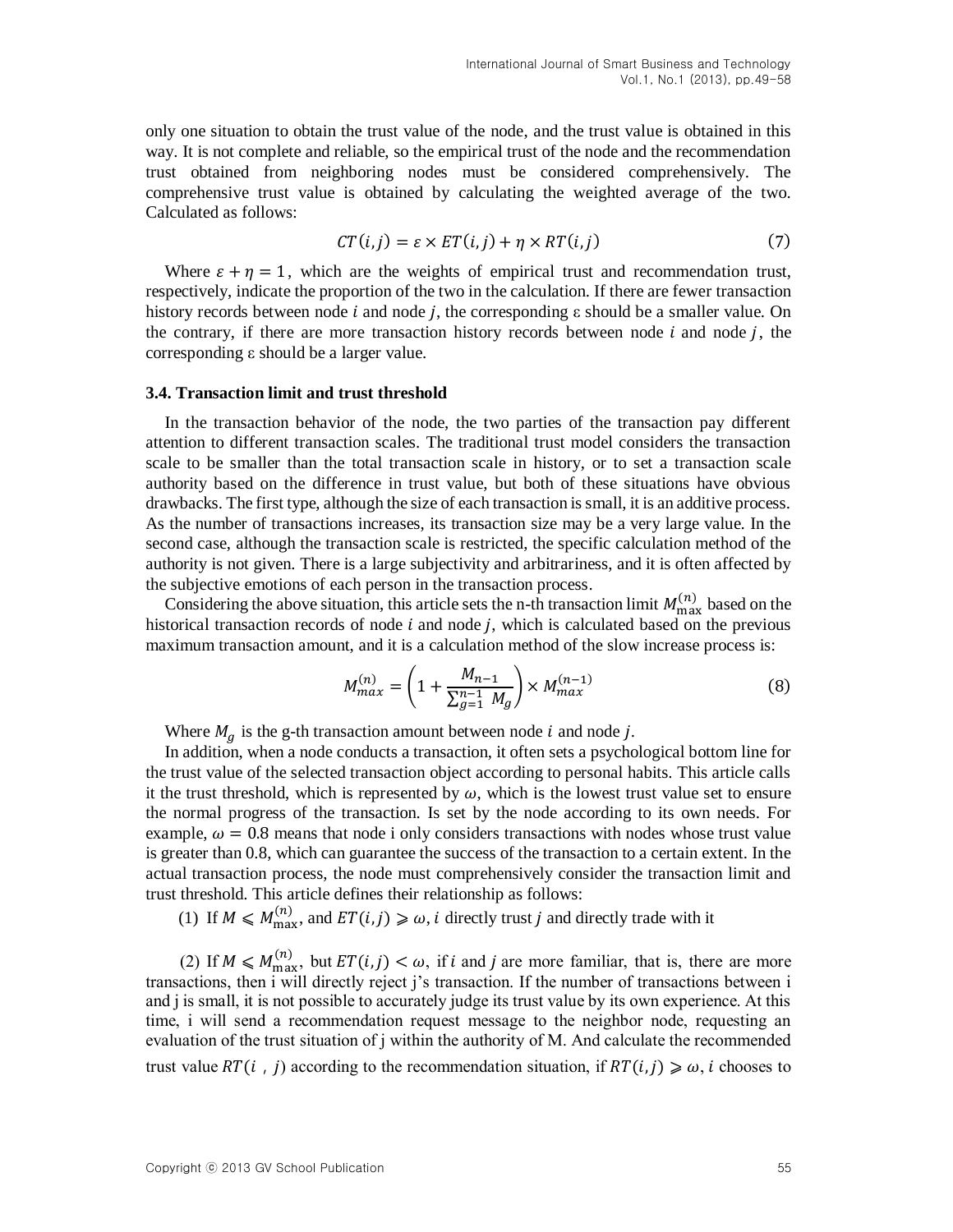trade with ; (for a newly entered entity, the trust value is 0 and the authority is the lowest Entity, directly allow its transactions within the scope of authority);

(3) If  $M > M_{\text{max}}^{(n)}$  and  $ET(i, j) < \omega$ , *i* will directly refuse the transaction with *j*;

(4) If  $M > M_{\text{max}}^{(n)}$ , but  $ET(i, j) \geq \omega$ , *i* will send a recommendation request message to neighbor nodes, requesting to evaluate the trust situation of  $j$  within the authority of  $M$ . And calculate its comprehensive trust value  $CT(i, j)$  according to the recommended trust value, if

 $CT(i, j) \geq \omega$ , *i* choose to trade with *j*.

# **4. Experimental simulations**

In this section, the model is simulated experimentally to verify the effectiveness of the model. To compare the transaction effects of various nodes, this article mainly chooses to compare the effects of preventing large transactions from deceiving nodes and oscillating node attacks.

(1) Prevent malicious nodes from using the small-scale accumulation of trust value to carry out large-scale fraud attacks

Assume that two nodes have a certain amount of direct transaction experience, and assume that before malicious nodes conduct fraudulent transactions, the two models have the same transaction history. The honest node i and the malicious node j conduct transactions. In the beginning, each transaction is a small-scale transaction, and it accumulates to a certain extent. Node j cheats in transactions with a large transaction amount. The experimental results of this model and the Peer Trust model are compared as shown in [Figure 2] shown.



Figure 2. Comparison of node maximum loss changes during large-scale transaction attacks

It can be seen from [Figure 2] that when malicious nodes use small-scale transactions to accumulate high trust values and choose to commit fraud in large-scale transactions, the loss of integrity nodes in the Peer Trust model is greater because the model has a greater impact on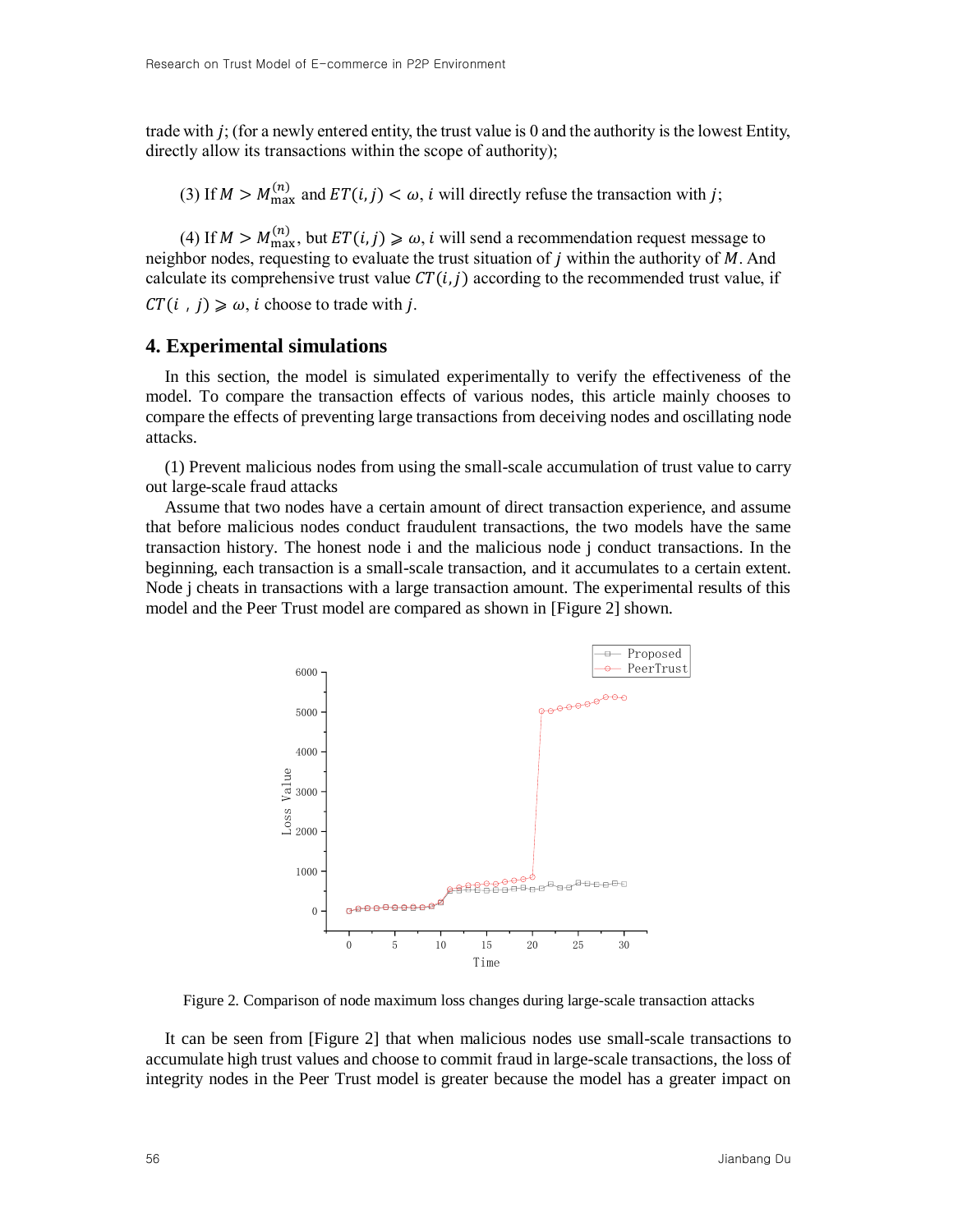transactions. There are no restrictions on permissions and no control over such attacks. In this model, due to the establishment of the transaction limit  $M_{\text{max}}^{(n)}$ , in the transaction, if the i-node is not willing to take risks, when there is an abnormal large-scale transaction application, it can choose to stop the transaction, and then the overall transaction with  $i$  Basically, the loss will not exceed the maximum value of the previous transaction. It can be seen that this model has made great improvements in preventing large-scale fraud attacks after accumulating trust values on a small scale.

### (2) Prevent attacks from oscillating nodes

Suppose that the oscillating node periodically selects a certain number of honest transactions and malicious fraudulent transactions and assigns an initial trust value  $ET_0(i, j) = 0.5$  to the node that conducts the transaction for the first time. In this model and the Eigen Trust model, the trend of trust value changes when the node oscillates trading is shown in [Figure 3].



Figure 3. Comparison of changes in trust value of oscillating nodes when they maliciously deceive

It can be seen from [Figure 3] that for this model and the Eigen Trust model, when the node chooses an honest transaction, the trust value of both parties increases, and when the trust value reaches a certain level when the oscillating node j starts to choose a malicious transaction, the Eigen Trust The trust value of the node in the model is still rising. This is because there is no penalty mechanism in the model. After a malicious transaction occurs, the trust value of the node still rises slowly. However, in this model, the trust value of a node drops rapidly after malicious transactions, and the more malicious transactions, the faster the trust value drops. This is because the penalty factor is introduced in the model. When there is a trustworthy transaction afterward, because of the existence of the reward factor, its trust value begins to increase again. When the node slowly accumulates a high trust value, it starts to cheat again, and then the punishment factor will make the trust The value drops again, and the punishment is increasing, so that its trust degree presents a slow rise and rapid decline trend. If it conducts periodic malicious transactions for a long time, its trust value will quickly drop to trust. Below the threshold, no one will eventually trade with it.